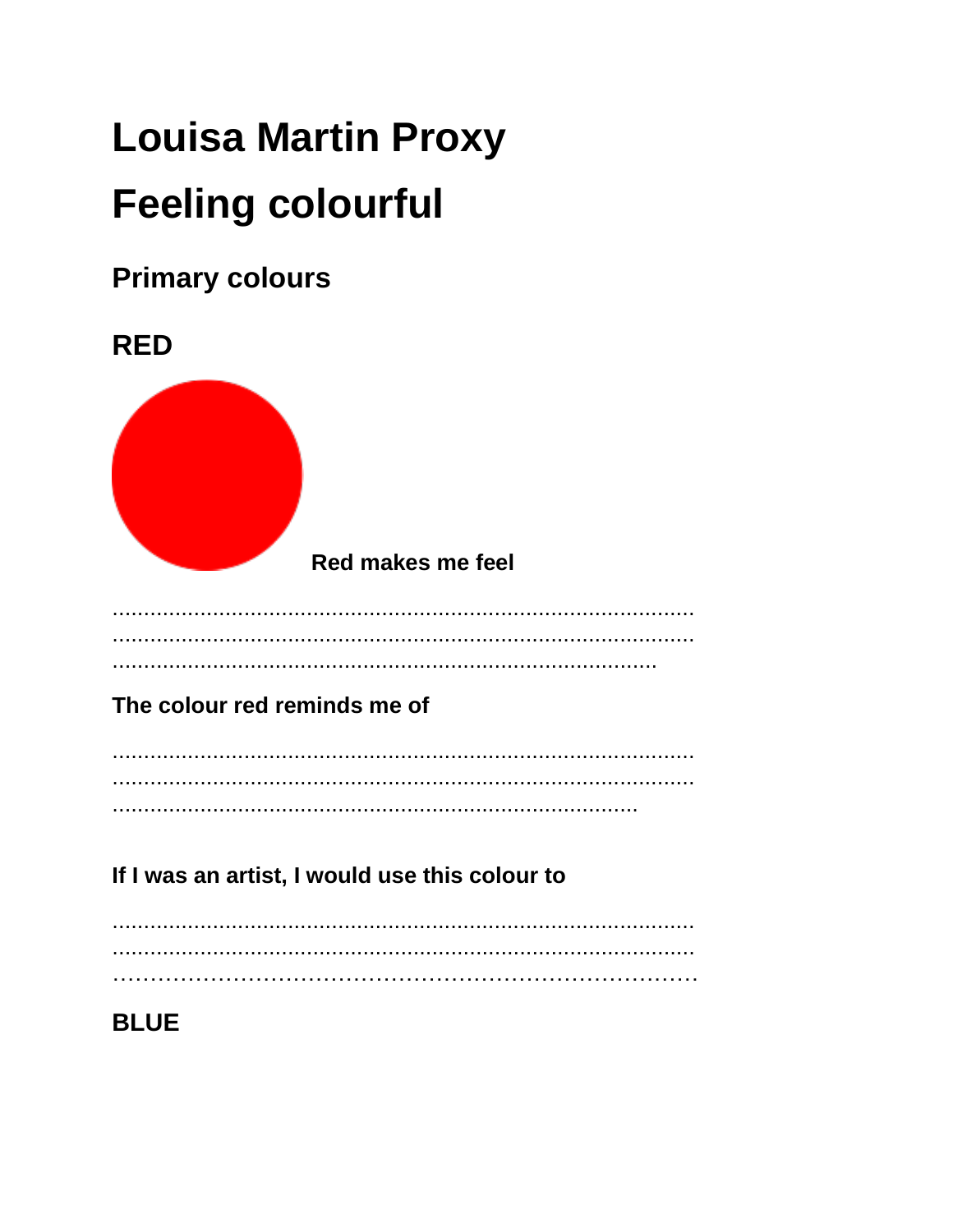| <b>Blue makes me feel</b>                      |
|------------------------------------------------|
| The colour blue reminds me of                  |
| If I was an artist, I would use this colour to |
|                                                |

## **YELLOW**

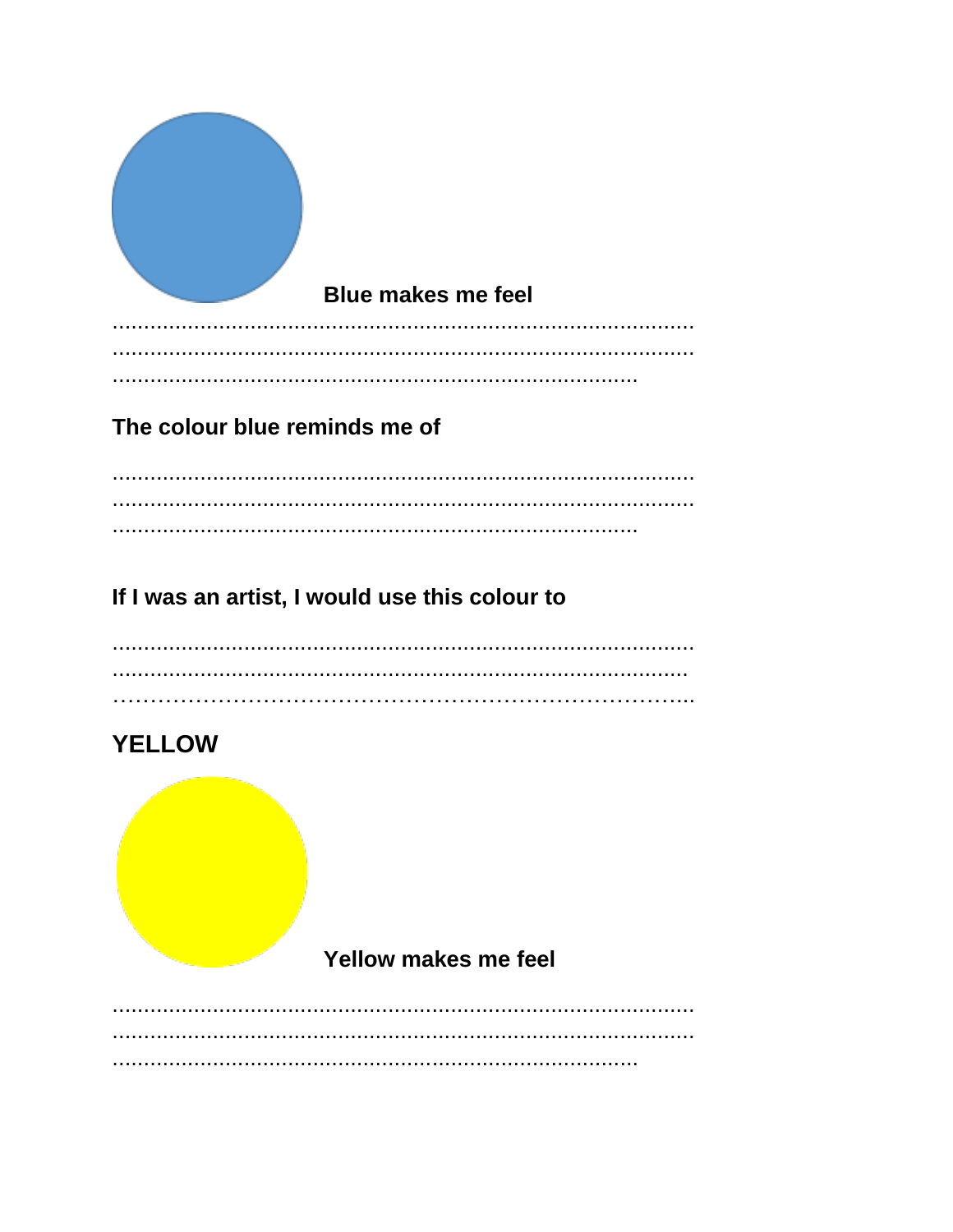The colour yellow reminds me of

If I was an artist, I would use this colour to

# **Secondary colours**



## If I was an artist, I would use this colour to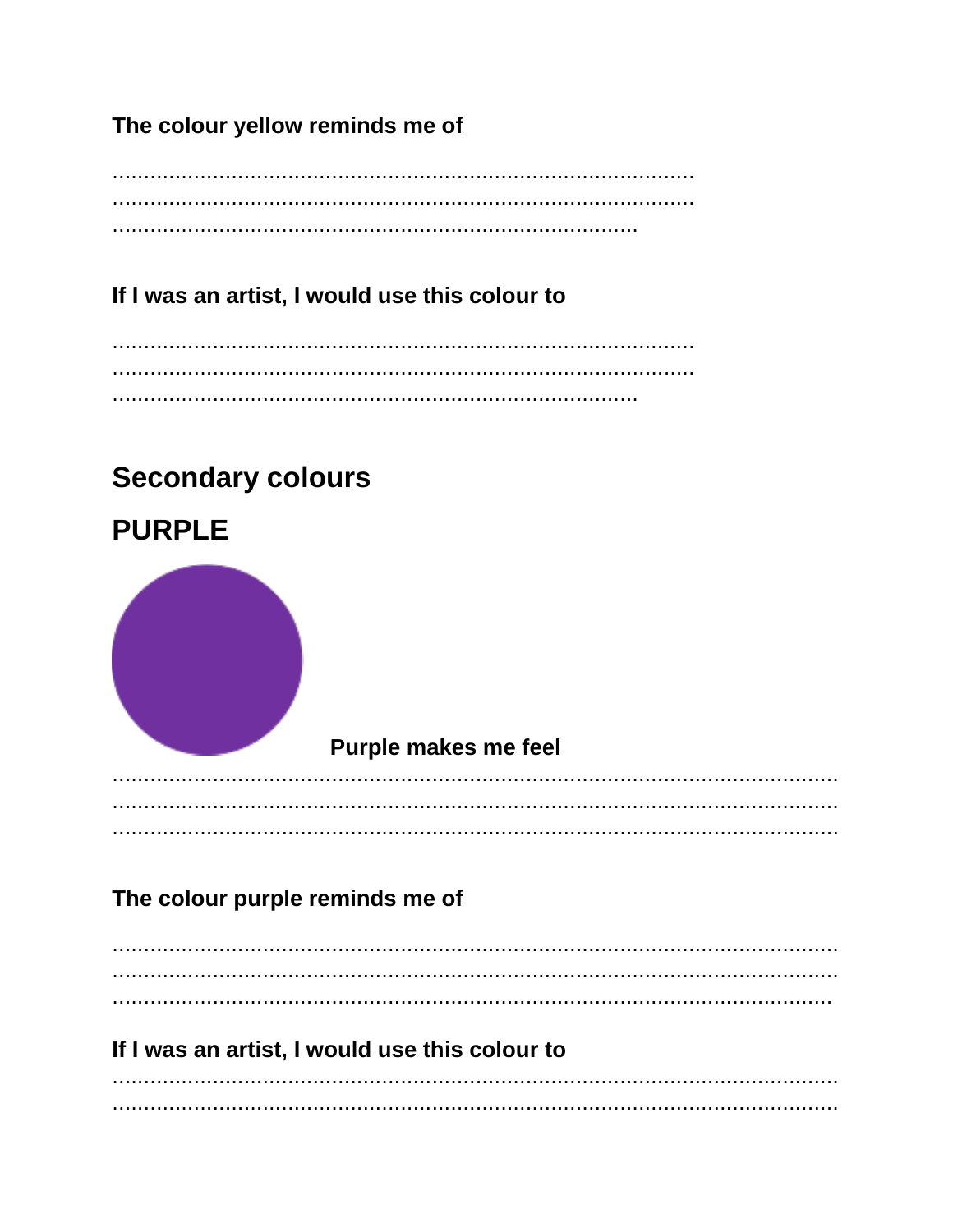| <b>ORANGE</b> |                      |
|---------------|----------------------|
|               |                      |
|               |                      |
|               |                      |
|               |                      |
|               | Orange makes me feel |
|               |                      |
|               |                      |

## The colour orange reminds me of

## If I was an artist, I would use this colour to

## **GREEN**



#### Green makes me feel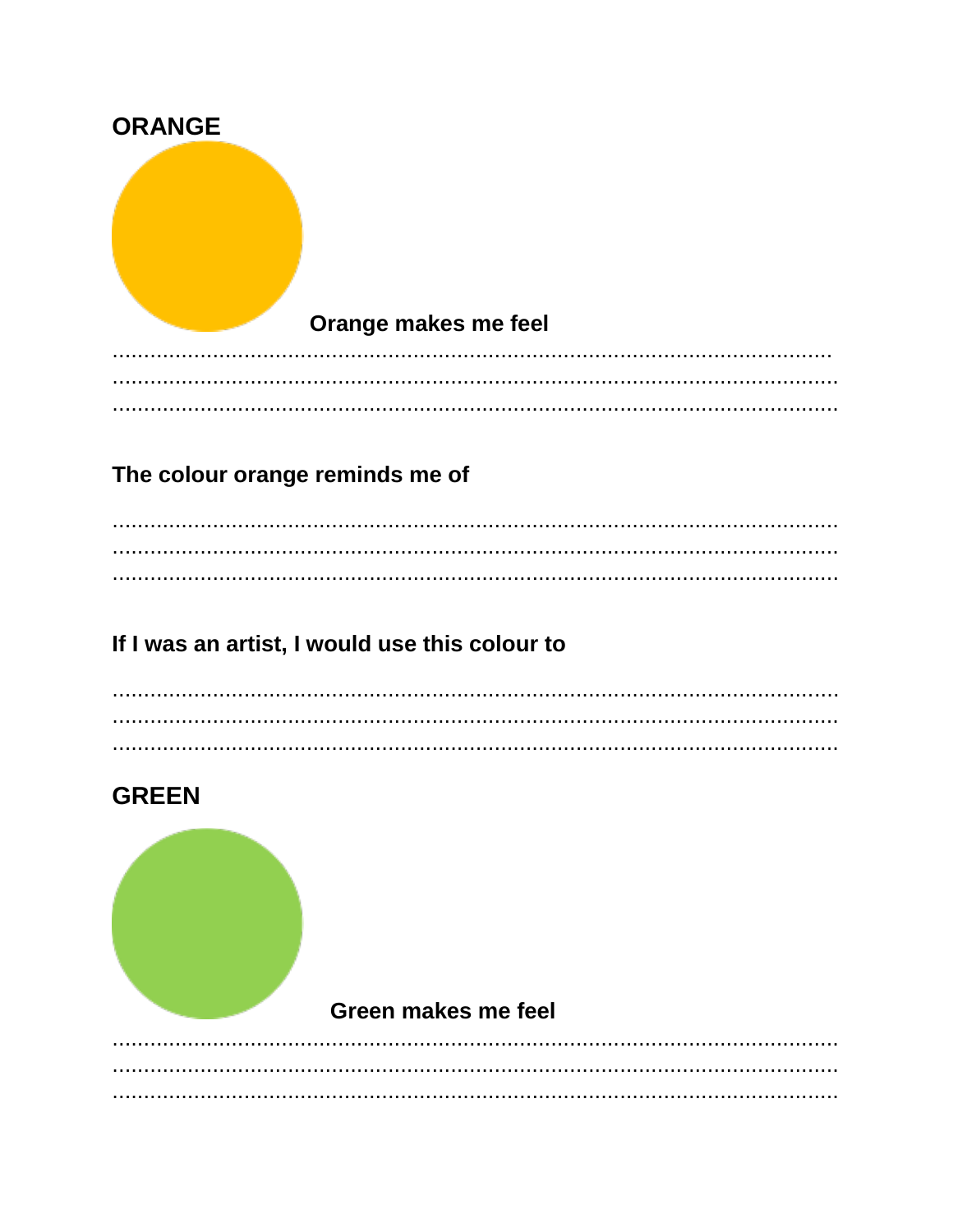## The colour green reminds me of

## If I was an artist, I would use this colour to

## **Complementary colours**

## **ORANGE AND BLUE**



## I think orange and blue complement each other because

## Orange and blue together make me feel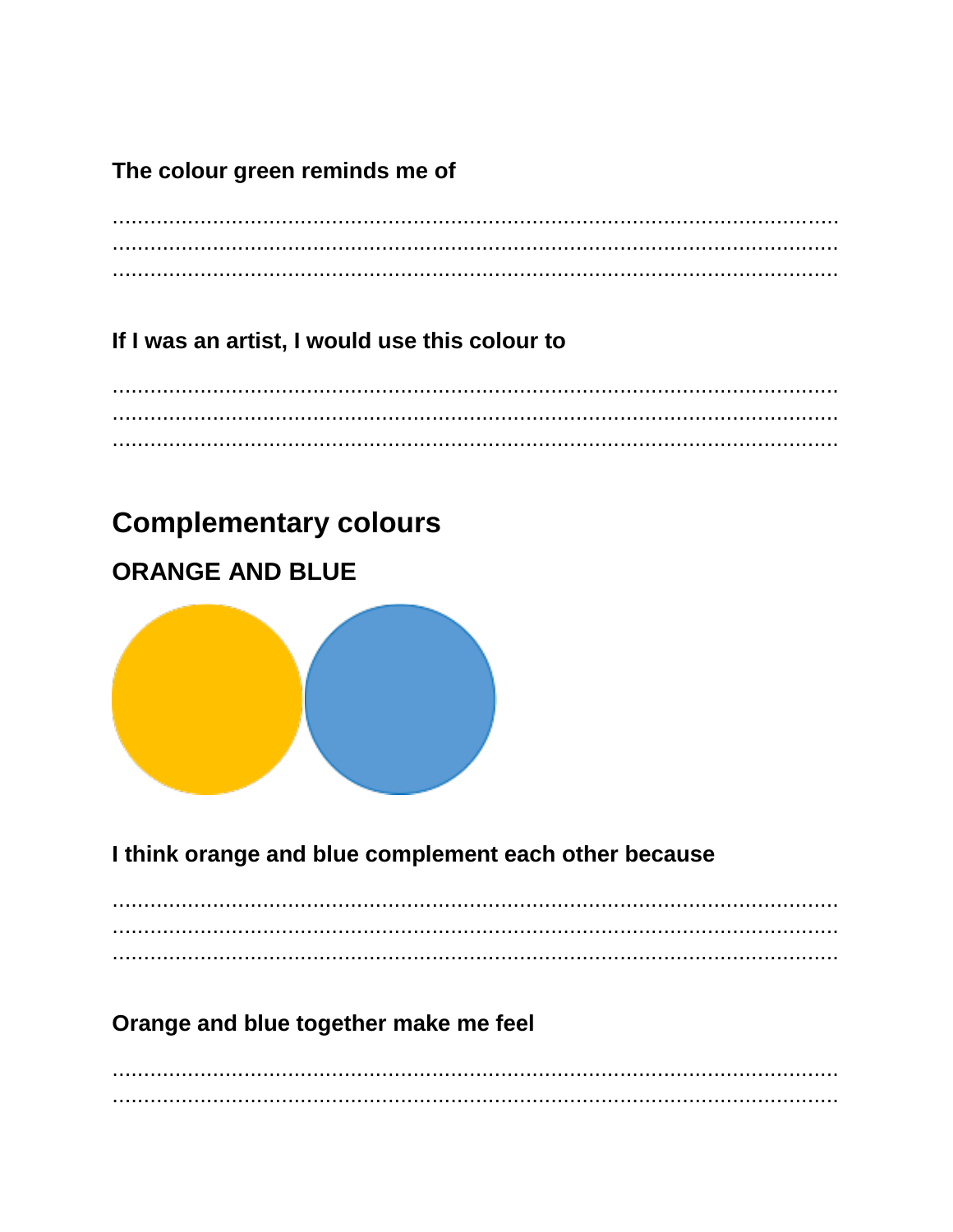## If I was an artist, I would use these two colours together to

## **RED AND GREEN**



## I think green and red complement each other because

## Green and red together make me feel

## If I was an artist, I would use these two colours together to